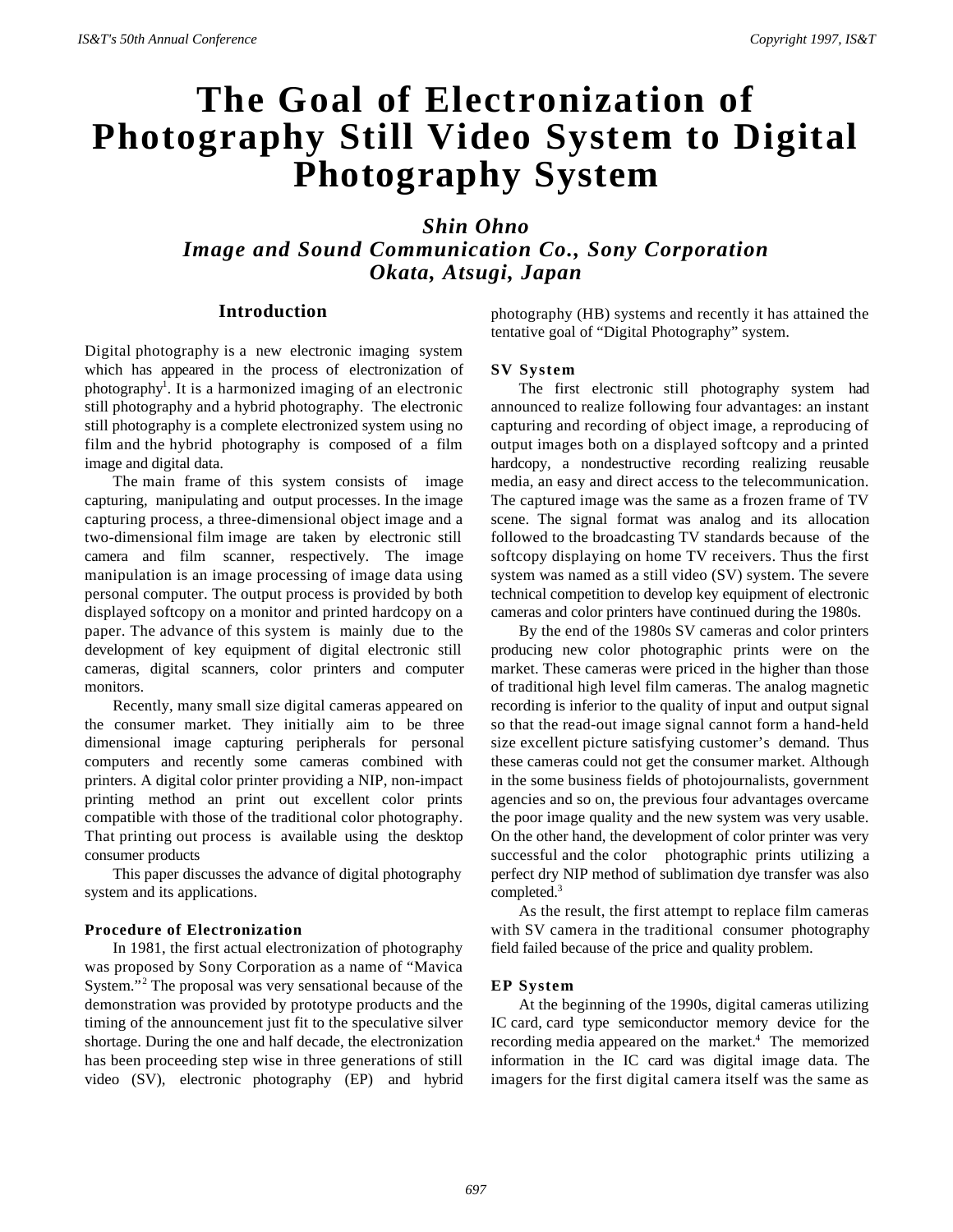that of the SV camera, however the image quality was markedly improved.

The big feature of digital camera was to unfasten from the restriction of TV signal standards. Then many professional cameras attached with the high density solid state imager of CCD, charge coupled device having 1 to 42 million pixels came on the market.<sup>5</sup> These all digital cameras were named as "digital (still) cameras" and the digital data from the camera suggested the easy access to the computers. The image data was easily modified by manipulation using personal computer. In the EP system, a new function of this easy access to the computer was the fifth and the greatest advantage on the electronization of photography.

On the other hand in the output, above sublimation dye transfer printers advanced to receive digital signal and then produced high definition photography like color prints. These printers were named as digital printer. The system utilizing those digital equipment invited the second generation of electronization of photography and named as the "Electronic Photography (EP) system."

#### **HB System**

At the beginning of the 1990s, Eastman Kodak Company established a new "Photo-CD" system based on a conversion of film image into digital data. The film image was formed by capturing of the object image and photographic development. The digital data was recorded on the recordable Compact Disc, CD-R. The film image of 35 mm picture is quanitified to 2,000  $\times$  3,000 or 4,000  $\times$ 6,000 pixel image data and memorized on the CD-R disc by film scanner.<sup>6</sup> In the Photo-CD film scanner, a one dimensional CCD imager named as a line sensor having 4,000 apertures in vertical direction scans sequentially on 6,000 positions of film in horizontal direction. The structure of film scanner is simpler than EP camera having high density imager and the device cost of the line sensor is generally cheaper than the two dimensional CCD imager.

The key equipment in the new system was the film scanner and the key device was CD-R, a recording type compact disk. The read-out play back from the disc is equivalent to that from EP camera as described previously and it was easily manipulated by personal computer. This is a mixed system of traditional chemical and new electronic photography systems and refers to "Hybrid Photography (HB) " System.

#### **Digital Photography**

The latter half processes of the EP and the HB systems were the same and the image data in those systems were compatible with each other. Thus those were feasible to combine and the merging of them was resulted in the "Digital Photography" system.

The digital photography system does not accomplish the perfect electronization however it indicates the tentative

goal of the innovation of the traditional photography system. At present, the cost of high density CCD imager is extremely expensive and its productivity in the manufacturing stage is not good condition. On the other hand the traditional film environment is perfect and the cost of line sensor in the scanner is reasonable and handling of it is convenient. The big deal and high density image data is easily extracted from films.

It will expand the future photography to the extremely useful new electronic still imaging. Moreover, it expect to apply to the Multimedia technology in the NII, National Information Infrastructure and Networking environments in the offices and homes.

## **Development of Digital Photography Technology**

Advance of digital photography technology had been provided by continuous development of equipment and devices after the "Mavica" proposal. Many manufacturers have joined the technical competition to develop electronic still cameras and color printers. The current digital cameras appeared in the middle of the 1990s and color printers printing NIP color prints have come in the middle of the 1980s. Recently, the data storage technology for image data in semiconductor card device was nearly completed.

The most important equipment for any photographic system is cameras. In this paper, the discussion is focused in the electronic still cameras. The basic consists of electronic still camera are an optical system, imager(s), processing circuits and signal memory devices. The differences between the first analog cameras and current digital cameras exist in the signal processing and memory processes.

In the first SV camera was developed by modification of video-camera in order to realize the above four advantages of electronic photography. The consists of the first proto-type SV camera were the MOS type solid state imager and a small size, around 2.2 inch floppy disc stored analog picture signal for 25 frames.<sup>1</sup> Later the imager was changed to CD and now it is the only imager for digital cameras and also for digital scanners. At present there are two kinds of electrophoto devices, one is a two dimensional one named as the imager and the other is one dimensional one of a sensor. The basic functions and structures of them are the same.

In the electronic imaging system, the signal format is one of the most important factors. The signal allocation in the SV system followed to those of the TV standards. Thus the equivalent pixel number in a picture was  $484 \times 650$  for NTSC compatible system and  $575 \times 700$  for PAL compatible standards, respectively. At present, an imager in the digital camera having above pixel number classified as the VGA, video graphic array class imager.

In the any types of one-shot electronic still cameras, there are two imager consists for capturing color images; one is a single imager camera and the other is multi-imagers camera. The single imager consist has one CCD imager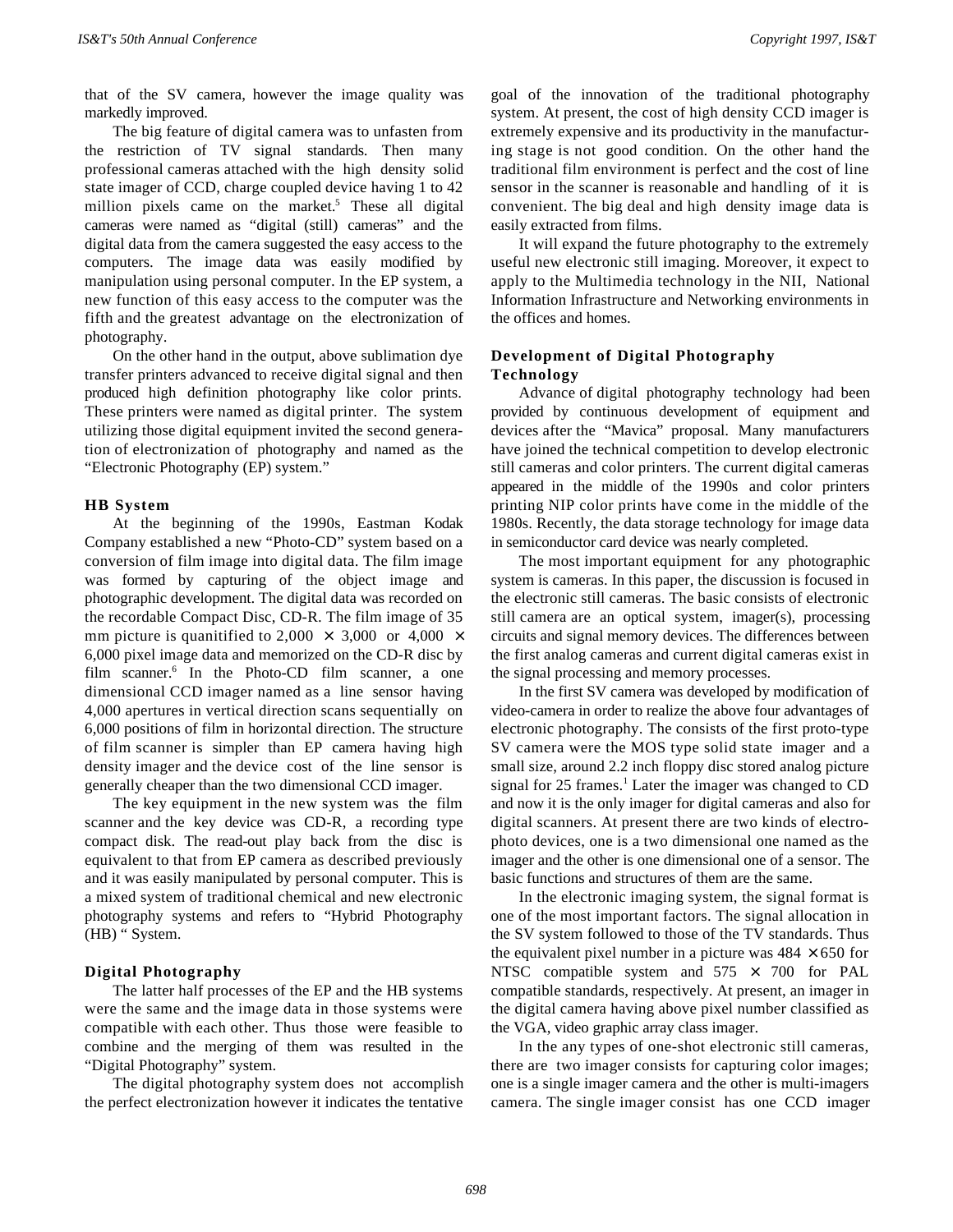attached with a mosaic type three color filters of R (red) G (green) and B (blue). The multi-imager consist has three CCD imagers attached R, G and B filters, respectively. The single imager consist is introduced both in low-end consumer and high-end professional cameras and the multiimager consist is only for the high-end products.<sup>7</sup>

By the end of the 1980s once over fifteen SV cameras appeared on the market. The stage of SV camera was finished by problem of price and quality described earlier and now one or two cameras still remain in catalogs.

In the beginning of the 1990s, two digital cameras appeared on the market.<sup>4</sup> The recorded signal in the memory device was the digital data. The imager consists were the same as the VGA class, however the image quality of the output was pretty improved by digital recording.

After that until today, many professional cameras attached high density CCD imagers having over 1 million to 42 million pixels were supplied on the market.<sup>8</sup> The high density CCD device is expensive and high volume data handling required complicated electronic devices. Thus the current digital cameras divided in two categories: one is the low-end camera having VGA class CCD imager and the other is the high-end professional cameras consisting of high density CCD imager. The cheapest low camera is priced three hundred dollars level in Japan.

At present the big problems in addition to the imager are the memory device and signal processing for it. Now the most convenient memory device is a card type semiconductor integrated circuit named as IC card. Currently the output image data from the camera is increased by introduction of high density imager and user request the high recording capacity. The number of memorized frame is a big concern for the users. Currently various image data compression techniques have been proposed. The most popular data compression is the JPEG method and various low end cameras introduced this method and announce their frame memory capacity of 30 or 40. However most of the decompressed images lose their image quality and thus the high-end professional cameras for the graphic arts application do not introduce the compression.

The standardization of the electronic still photography system has started in the table of International Standard Organization (ISO) from 1991).

## **Application of Digital Photography**

The applications of electronic photography in every generation has been based on the first four advantages for the SV system and one more additional big advantage for the digital photography.

At present in the "Digital Photography" era, the new applications connect with the computer manipulation ability of it.

The all current applications are connect with digital image processing by computer and are divided into two styles; one is the "Kilo pixel" applications which are the

successors of those in SV era. Most theme parts in the world introduced the "Kilo-pixel" camera application for producing of pleasure amusement pictures for customers. Now small photo-booths take girls picture and print out small sticky prints by SV cameras and color printers are very popular in Japan. These are named "Print Club: and after school time every afternoon, long lines of girls wait their order in game centers and amusement shops. Currently many VGA level Kilo-pixel cameras have appeared on the Japan and US markets. Although in their advertising copies, only few products say photographic applications. Most of them are assigned as the object capturing equipment for personal computers. In other words, these are equivalent with the computer peripheral three dimensional scanner.

The newcomers in the digital era is the applications using the "Mega pixel" cameras. The application of the HB system is equivalent to this category. A desktop publishing for the prepress work of the graphic arts field welcomes to introduce this "Mega pixel" application. Many graphic designers introduced "Digital Photography" equipment and enjoy the profitable works to prevent cash out procedure to hire photographers for their works. Many photo-studio photographers also introduce this system and enjoy the easy retouching of customer photographs using the computers.

The current environmental regulation for the waste of photographic development will facilitate the introduction of digital photography. In the past Atlanta Olympic Games, many photojournalists used the "Mega pixel" cameras for the news war of deadline for a copy.

The application of digital photography has just opened and the advanced photographers and enthusiasts have tried new use of digital cameras. Various unexpected applications will be proposed and the replacement of film to CCD will proceed gradually from now to the 21st century.

## **Summary**

At present, the digital photography system is tentatively completed because of the introduction of the HB system. The final stage of electronization is supposed to be realized in the near future by progress of imager, processing and memory electronics.

Present situation of the digital photography is a term of starting business. It has not got the major fixed customers. The business related to the digital photography are looked to be bright although the conditions of costs of equipment and media, productivities of equipment and prints and applicability of the system are not sufficient enough to replace the current photography system.

The digital photography will grow up to the one of the key technologies for the pictorial information exchange in the multimedia and networking environment. The simple and high performance image capturing and output equipment are very useful for the information transmission and receiving in the offices and homes. Actually the customers